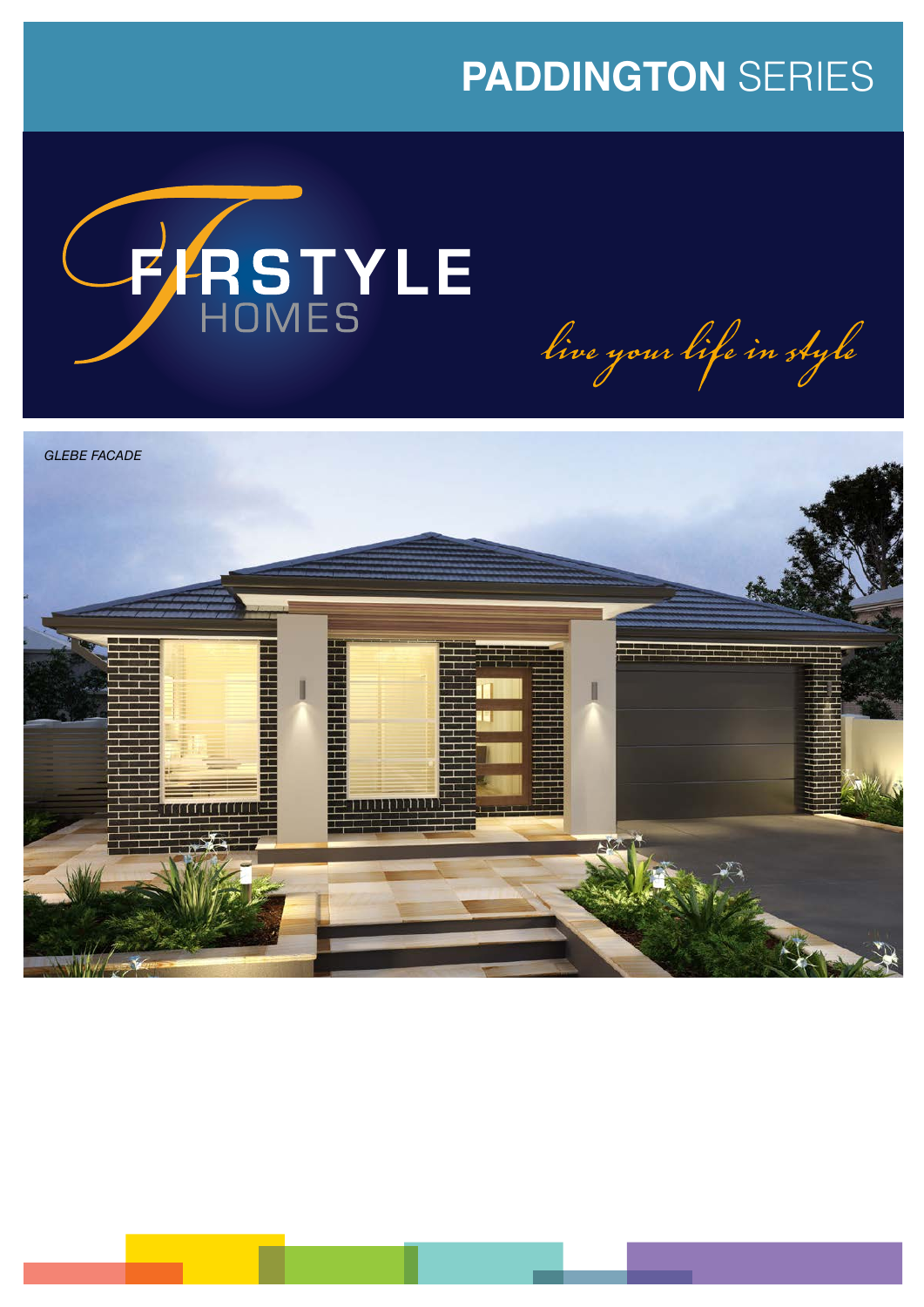THE PADDINGTON SERIES COMBINES STYLE WITH PRACTICAL LIVING. 4 BEDROOMS, OPEN PLAN KITCHEN, DINING AND FAMILY AND AN ADDITIONAL LIVING SPACE PERFECT FOR MODERN BLOCK SIZES.







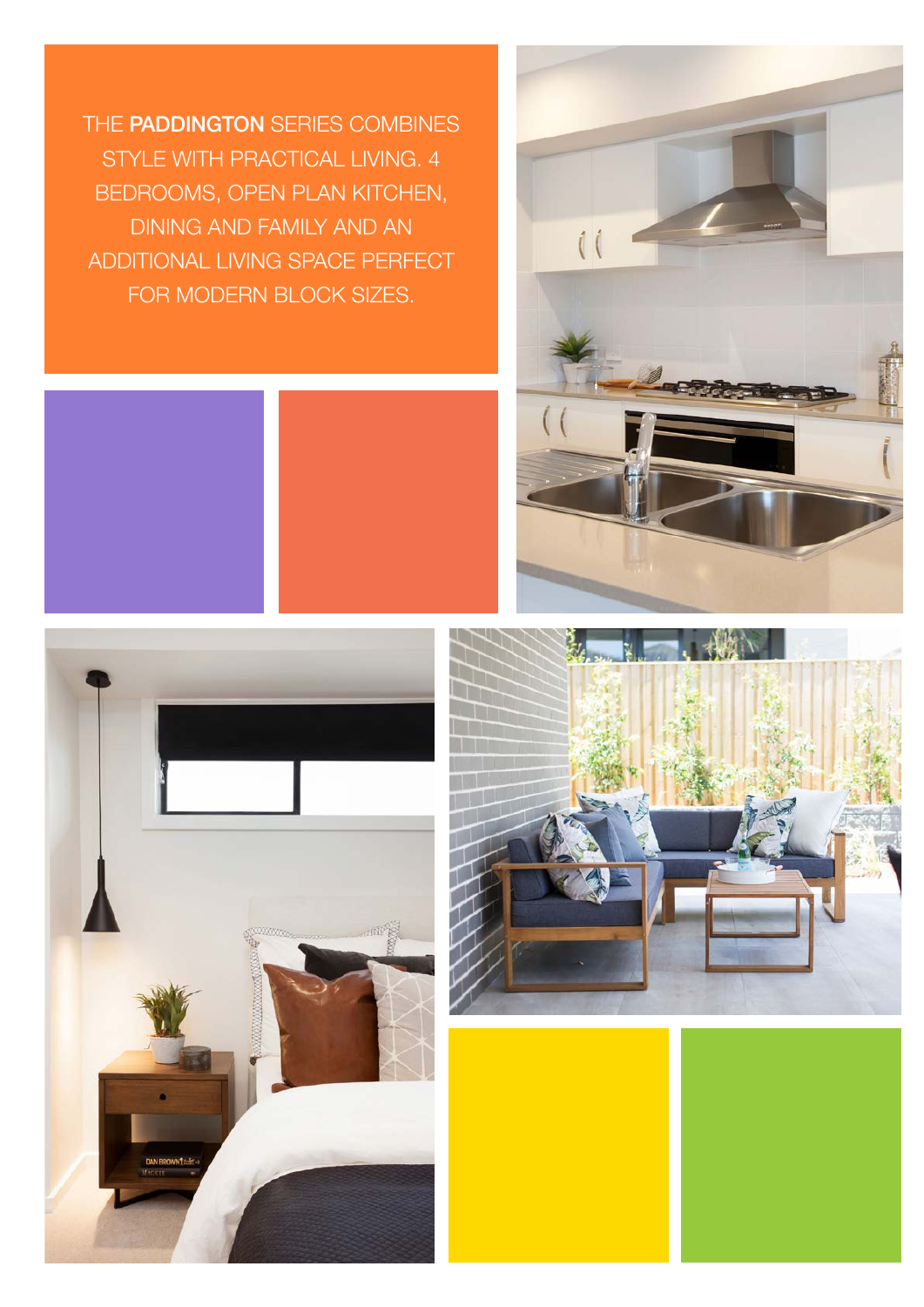**PADDINGTON** 18.3



Ground Floor

142.45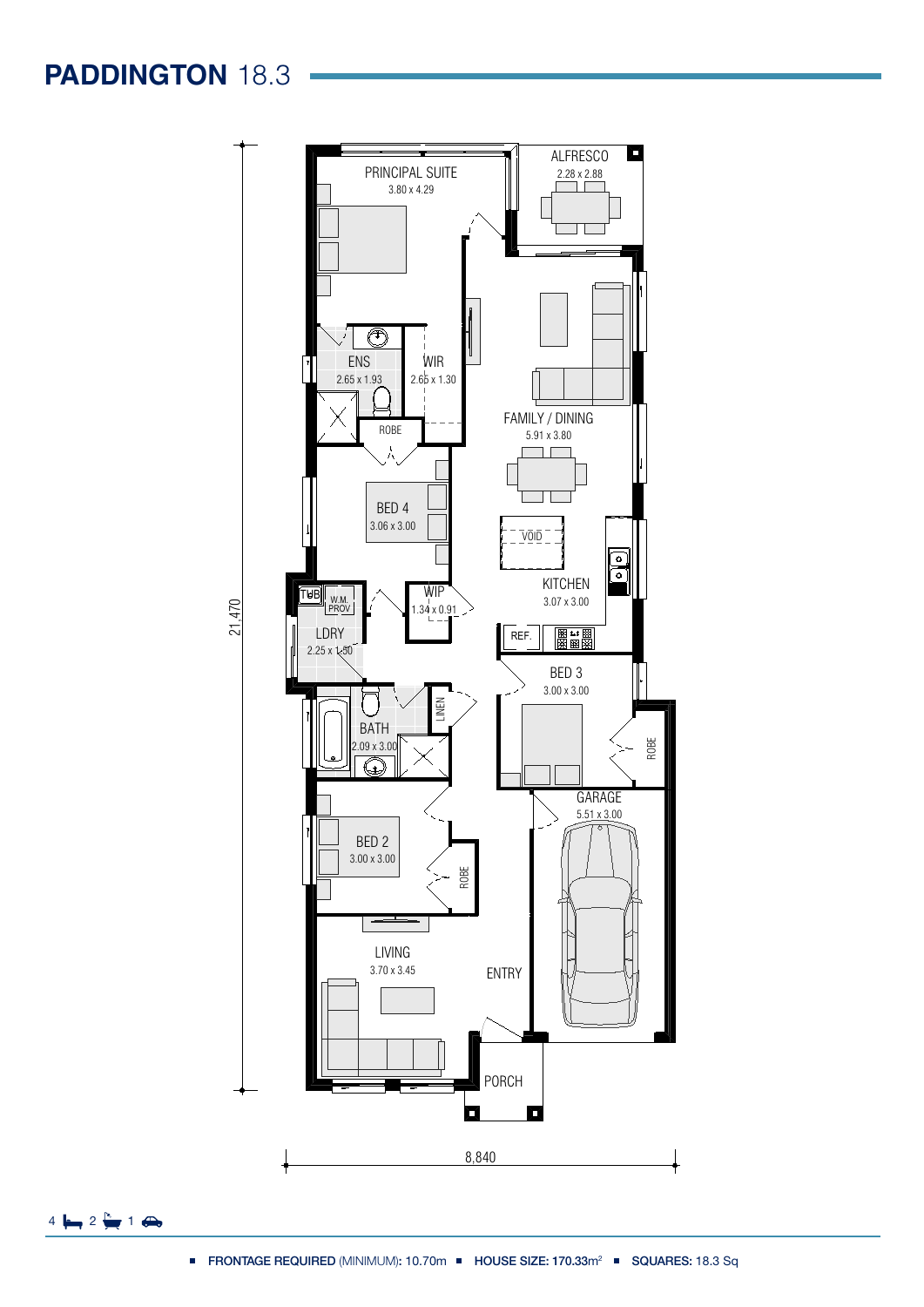## **PADDINGTON** 18.3 DISTINCT

(ON DISPLAY AT LEPPINGTON LIVING)



 $4 \frac{1}{2} \left( \frac{1}{2} \right)$  1.70mm

HOUSE SIZE:

design are to be used as a guide only. Purchases are advised to refer to the Land Contract

170.33 m2

Ground Floor

142.45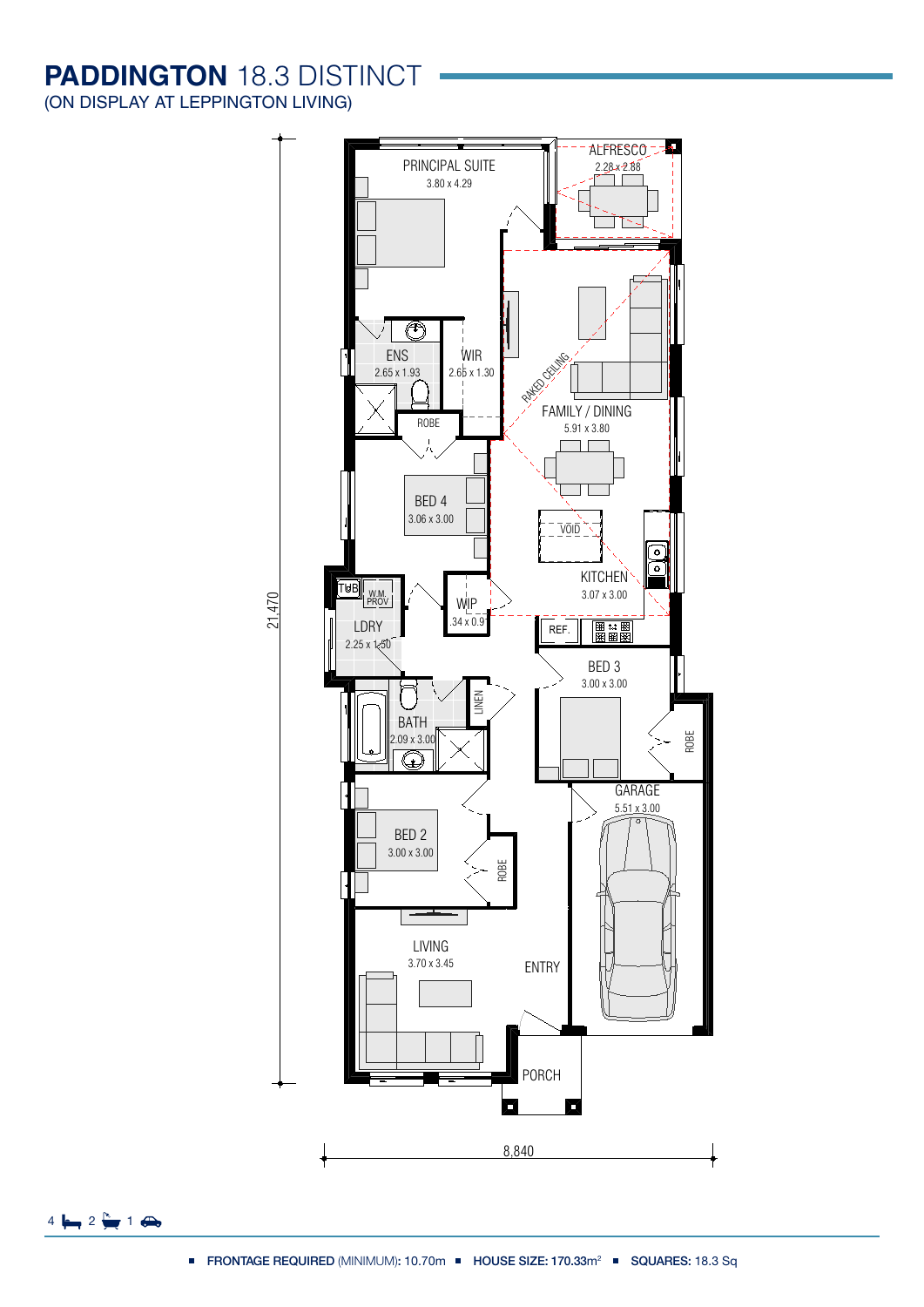## **PADDINGTON** 18.3 MKII



 $4 \Leftrightarrow 2 \Leftrightarrow 1 \Leftrightarrow$ 

Gross Areas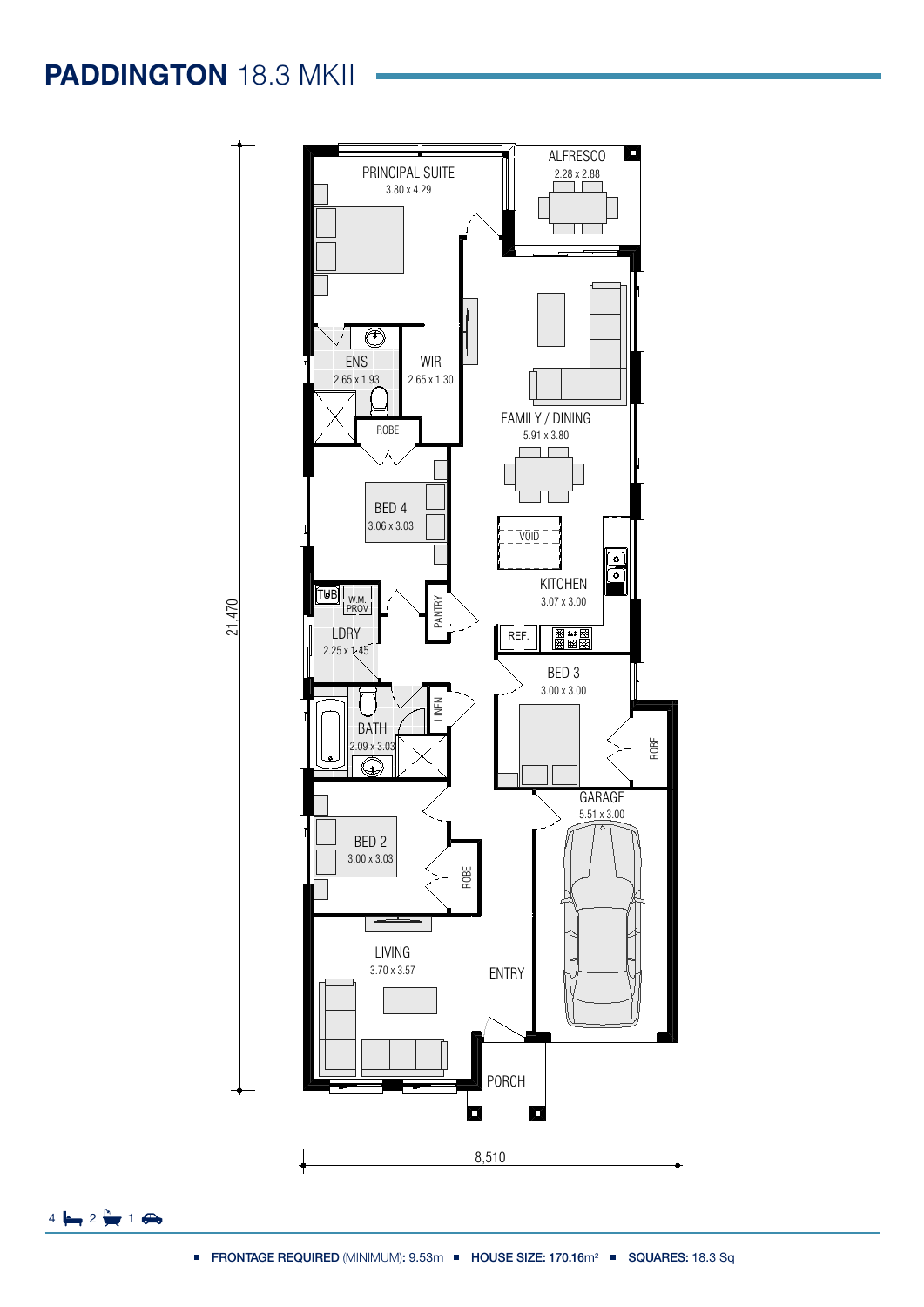# **PADDINGTON** 18.3 MKIII -



 $4 \Leftrightarrow 2 \Leftrightarrow 1 \Leftrightarrow$ 

Gross Areas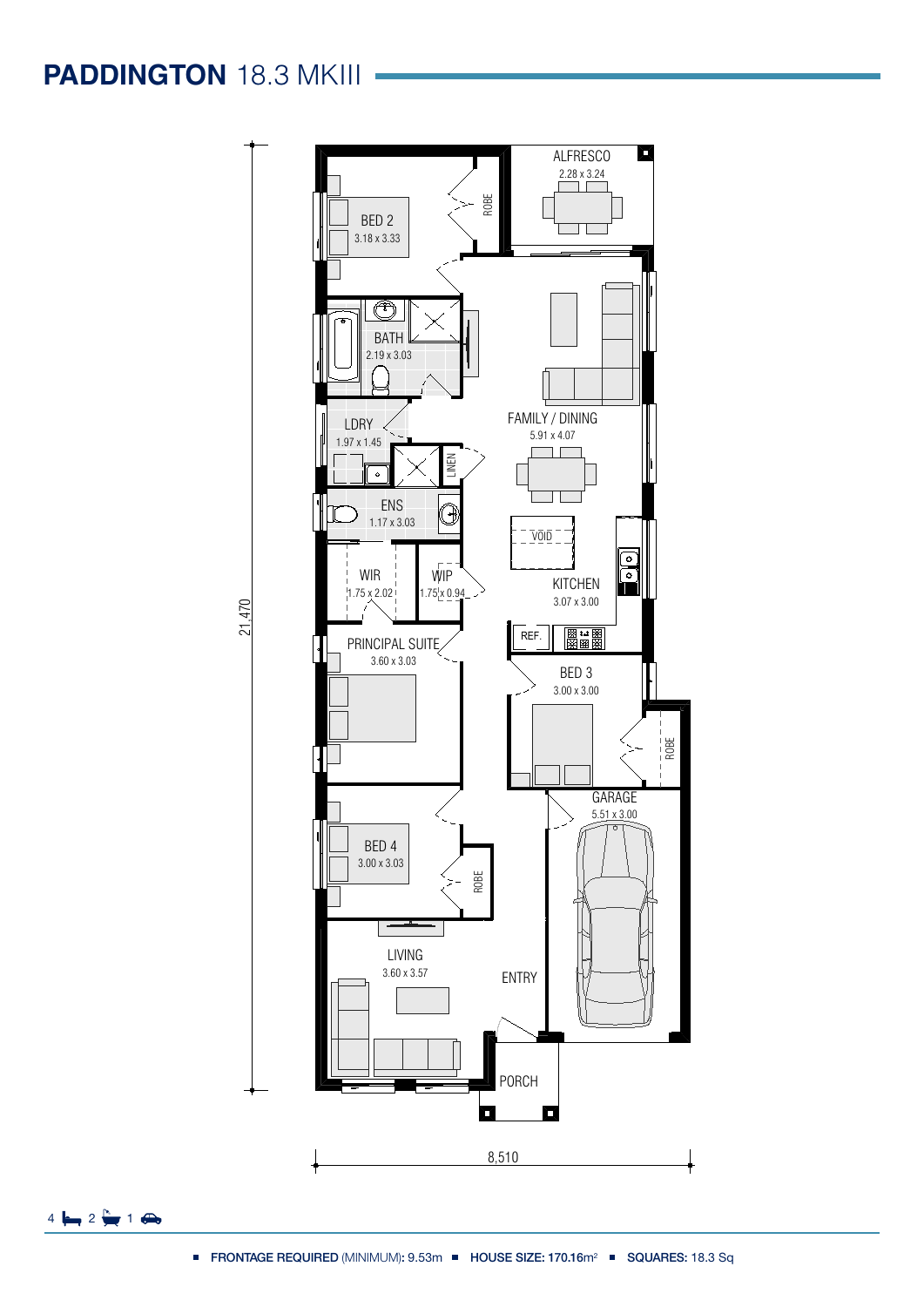#### **PADDINGTON SERIES** FACADE OPTIONS



**NEW TRADITIONAL**



**ALTA**



**ASPEN**



**DUNE**



**TRADITIONAL NUVO**



**GLEBE** ON DISPLAY AT LEPPINGTON LIVING



**TEMORA HIP CAPRI**

DISCLAIMER: Photographs & Graphic impressions are representative only to finishes available and may not reflect the finish (Display Homes may vary based on design) to the standard design and may also depict fixtures, finis not supplied by Firstyle Homes such as, but not limited to, landscaping & outdoor features, furnishing, decorative items, window furnishing . Dimensions are approximate only and may vary according to façade. Firstyle Homes